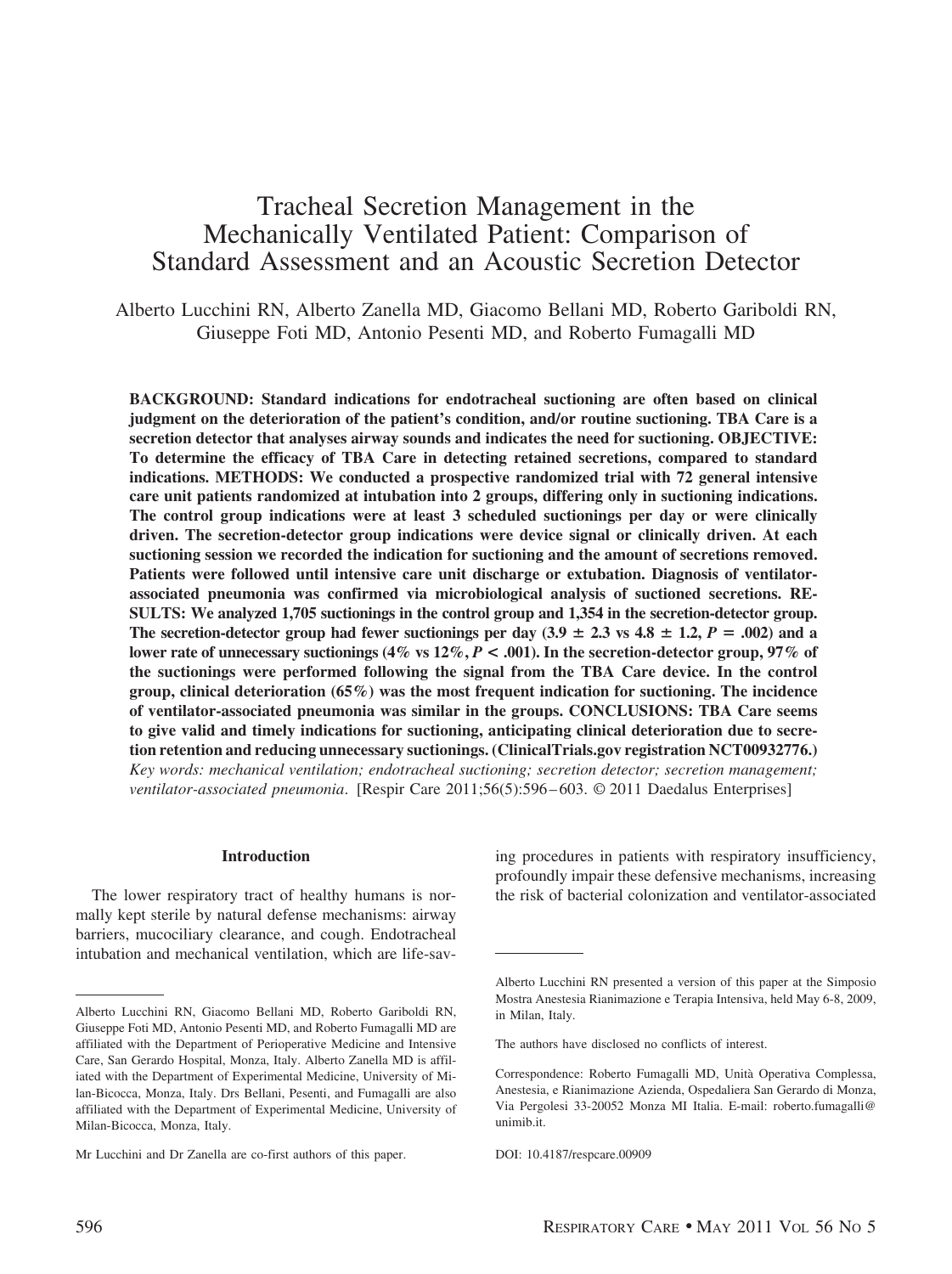pneumonia (VAP).<sup>1,2</sup> The endotracheal tube cuff, which allows positive-pressure ventilation and prevents aspiration, compromises mucociliary clearance by mechanically blocking mucus flow toward the oropharynx.3,4 Retained mucus in the lower airways must therefore be removed by endotracheal suctioning to prevent accumulation and consequent complications (airway obstruction, increased work of breathing, deterioration of gas exchange, and hemodynamic instability).5 Although endotracheal suctioning is a standard of care in all mechanically ventilated patients, clear guidelines regarding the technique and timing of suctioning are lacking. The applicable American Association for Respiratory Care (AARC) guideline<sup>6</sup> suggests that endotracheal suctioning should be performed at some minimum frequency or when clinically indicated (ie, when complications due to accumulated secretions are manifested). Since endotracheal suctioning can cause hypoxemia, mechanical trauma, bronchospasm, and hemodynamic instability, an accurate assessment of the need for suctioning might decrease the frequency of suctioning complications. TBA Care (First Medica, Cusago, Italy) is a novel device designed to generate a signal when secretions are present in the respiratory tract of an intubated patient, indicating the need for endotracheal suctioning.

Strategies to detect retained secretions in intubated patients have been examined in very few studies.7-9 To the best of our knowledge, this is the first prospective randomized trial to compare different indications for endotracheal suctioning. We compared the efficacy of TBA Care in detecting the presence of secretions in the airways to standard indications, and we tested the hypothesis that different suctioning indications could impact the incidence of VAP2,10-12 and extubation rate.

#### **Methods**

This study was performed in the Department of Perioperative Medicine and Intensive Care, San Gerardo Hospital, Monza, Italy, and approved by our hospital's ethics committee. Informed consent was obtained from all the patients.

# **Patients**

We enrolled, over a 9-month period, 72 intubated and mechanically ventilated adult patients in our general intensive care unit (ICU). Inclusion criteria were: age 18 years, endotracheal intubation or tracheostomy tube, and expected duration of ventilation  $> 48$  hours. Exclusion criteria were:  $\text{age} < 18$  years, pregnancy, and active bronchial bleeding.

After enrollment and collection of baseline variables, patients were randomly assigned to the control group or to the secretion-detector group, and stratified according to clinical suspicion of pneumonia, following 2 separate printed randomization lists for each stratum. Criteria for clinical suspicion of pneumonia on admission were based on the applicable American Thoracic Society guideline: presence of a new or progressive radiographic infiltrate plus at least two of the following: temperature  $> 38^{\circ}$ C, leukocytosis or leucopenia, or purulent secretions.13

#### **Endotracheal Suctioning**

In all the patients we used a 12 French closed suctioning system (Ballard, Kimberly-Clark Health Care, Zaventem, Belgium), which we replaced every 72 hours, in accordance with the manufacturer's recommendations. The suctioning system was connected to a wall suction port regulated at 80 mm Hg. The endotracheal tube cuff was inflated to 30 cm  $H_2O$  and checked 4 times a day.

The 2 groups differed only in the indications for suctioning (see below). The groups received the same clinical management and identical measures for VAP prevention: semi-recumbent position, continuous enteric nutrition, stress ulcer prophylaxis, and mechanical ventilation weaning protocol. With all the patients we used a heated humidifier (DAR HC 2000, Covidien) for the entire study period.

Patients in the control group were suctioned following our secretion-management protocol, which is based on the AARC clinical practice guideline.6 Patients are suctioned at least 3 times a day (scheduled suctionings, one per nursing shift) or if a clinical sign attributable to secretion retention is evident: coarse breath sounds on auscultation, dyspnea, cough, apparent increased work of breathing, increased inspiratory peak pressure during volume controlled ventilation, decreased tidal volume during pressure-controlled ventilation,  $S_{pO_2}$  decrease not otherwise explained, or visible secretions in the endotracheal tube or ventilator circuit.

In the study group, secretions were monitored with the TBA Care system, and the decision to suction was based on the signal from the TBA Care system and/or the indications recommended in the AARC clinical practice guideline.

# **Data Collection**

Immediately after each suctioning we recorded the day and time, the indication for the suctioning, the number of suction catheter passes, and the quantity of secretions collected, which we rated with a semi-quantitative system for categorizing the amount of secretions collected:  $0 =$  none (we deemed these unnecessary suctionings),  $1 =$  scarce,  $2 = few, 3 = moderate, 4 = abundant. To standardize the$ secretion-quantity scoring, prior to the study all the nurses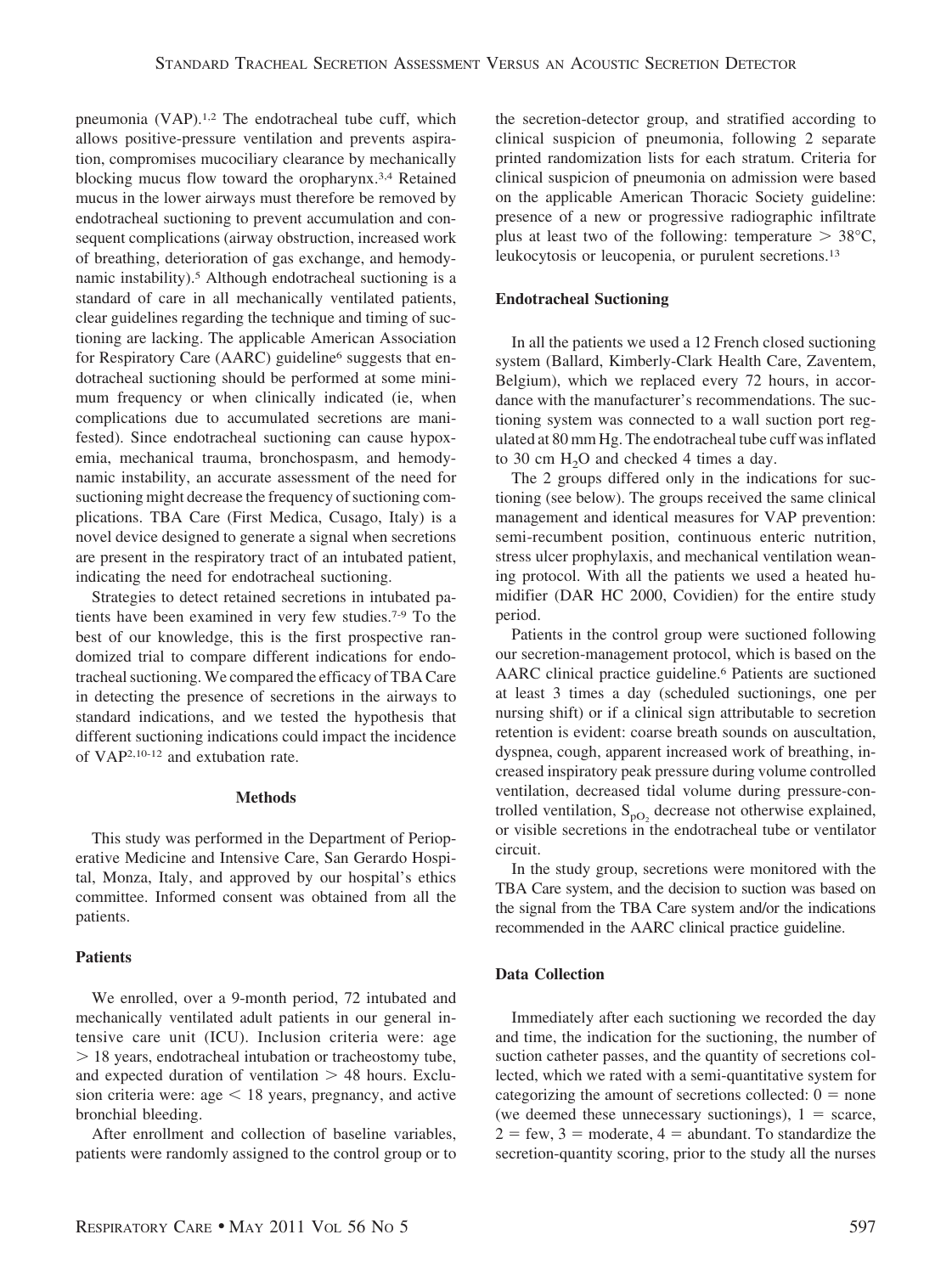

Fig. 1. The TBA Care acoustic secretion detector module connects to a sensor at the Y-piece. When secretions are detected in the airway the module generates an acoustic and visual signal.

were trained in the semi-quantitative system, with in vitro simulations of the suctioning procedure, and known volumes of blue dye. The daily secretion volume was defined as the sum of the scores from that day's suctionings.

We also recorded the number of suctioning passes in each suctioning session. Each suctioning session consisted of 1, 2, or 3 suctioning passes with the closed suctioning system. If further suctioning was deemed necessary, open suctioning was performed. The decision to perform more than one suctioning pass was based on clinical judgment in the control group, and on the TBA Care device's signal in the secretion-detector group.

Patients were followed until either ICU discharge, extubation, tracheostomy, or death. If VAP was clinically suspected (per the applicable American Thoracic Society guidelines<sup>13</sup>), we sent suctioned secretions for quantitative microbiologic assay, which was considered positive with  $\geq 10^6$  colony-forming units per mL. Microbiologic assay was also performed during the first 48 hours of ventilation. VAP was treated according to the applicable American Thoracic Society guidelines.<sup>13</sup>

# **TBA Care System**

The TBA Care device is an acoustic monitor of tracheobronchial secretions (Fig. 1). The disposable sensor attaches to the circuit at the Y-piece. TBA Care allows noninvasive bedside monitoring of airway secretions in intubated and tracheotomized patients, and the patient may or may not be ventilator-dependent. The TBA Care device generates an acoustic and visual signal when it detects secretions in the airway, suggesting the need for suctioning. During the study we changed the sensor every 3 days, per the manufacturer's recommendation.

## **Outcomes**

Our primary outcome of interest was whether the TBA Care device reduced the number of unnecessary suctionings. The secondary outcomes were the total number of suctionings, number of suctioning passes, incidence of VAP, and extubation rate.

# **Statistics**

Sample size was computed taking into account an incidence of unnecessary suctionings of approximately 15%.14 To detect a 10% reduction in the incidence of suctioning, with a type I error of 0.05 and a power of 0.9, 915 suctionings were necessary in each arm. Based on a preliminary report<sup>14</sup> that estimated an average of  $25$  suctionings per patient per ICU stay, we computed a need for 36 patients in each arm. Statistical analysis was performed with statistics software (PASW Statistics 18, SPSS, Chicago, Illinois). Categorical variables were compared with chisquare tests, and if statistical significance was detected, post-hoc comparison between the secretion-detector group and the control group was performed with the Z-test. Nonparametric variables were compared with the Mann-Whitney U test or Wilcoxon test, where appropriate. We used log-rank sets to compare the extubation rates.  $P < .05$  was considered statistically significant.

# **Results**

From August 2006 to April 2007, 335 patients were admitted to our 8-bed general ICU. Seventy-two patients were enrolled in the study: 36 in the control group, and 36 in the secretion-detector group. Eleven patients (31%) in each group were admitted with a clinical suspicion of pneumonia (Fig. 2). Table 1 describes the subjects.

We recorded 3,198 suctionings: 1,832 in the control group and 1,366 in the secretion-detector group, over a study period of 415 days and 388 days, respectively. One hundred-thirty-nine suctionings (4%) were removed from the analysis due to missing data, so we analyzed 1,705 suctionings in the control group and 1,354 in the secretiondetector group.

The collected secretion volume per suctioning session significantly differed between the 2 groups (Fig. 3). In particular, the number of suctionings that collected no secretions (unnecessary suctionings) was 4% in the secretion-detector group and  $12\%$  in the control group ( $P < .001$ ). In the secretion-detector group there were 47 unnecessary suctionings (Fig. 4), and 27 (56%) of those were made on the basis of clinical deterioration or auscultation, although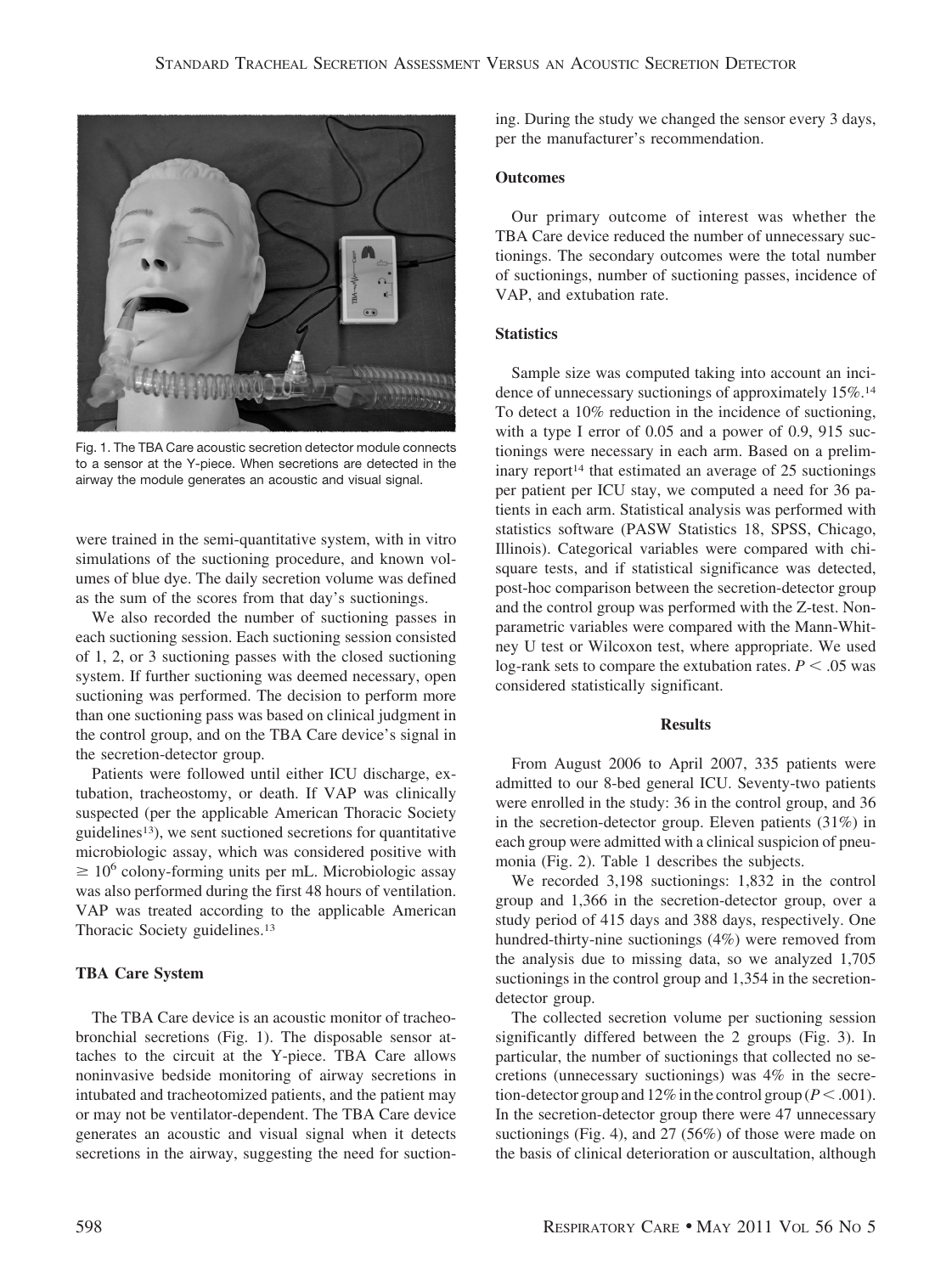

Fig. 2. Flow chart.

Table 1. Demographic and Clinical Data at Enrollment\*

|                             | Secretion<br>Detector<br>Group | Control<br>Group |
|-----------------------------|--------------------------------|------------------|
| Age $(y)$                   | $70 \pm 12$                    | $63 \pm 16$      |
| SAPS II score               | $51.3 \pm 15.3$                | $55.9 \pm 15.9$  |
| $P_{aO_2}/F_{IO_2}$ (mm Hg) | $199 \pm 81$                   | $221 \pm 113$    |
| Pneumonia on Admission      |                                |                  |
| Suspected                   | 11                             | 11               |
| Confirmed                   | 7                              | 7                |
| Female-to-male ratio $(\%)$ | 31                             | 31               |
| COPD(n)                     | 8                              | 5                |
| Smoker $(n)$                | 8                              | 9                |
| <b>Admission Diagnosis</b>  |                                |                  |
| Medical                     | 25                             | 23               |
| Pulmonary causes            | 16                             | 16               |
| Cardiovascular causes       | $\overline{c}$                 | 3                |
| Sepsis                      | 7                              | 5                |
| Surgical                    | 11                             | 13               |

 $\pm$  values are mean  $\pm$  SD.

\* No significant differences between the secretion-detector group and the control group. SAPS = Simplified Acute Physiology Score

the TBA Care device did not indicate airway secretions. Therefore, only 20 suctionings (2%) of the 1,318 indicated by the secretion detector were unnecessary. The positive predictive value of the TBA Care device was 99%. In the control group, of the 207 unnecessary suctionings, 159 (76%) were scheduled suctionings. In the secretion-detec-



Fig. 3. Secretions collected during endotracheal suctioning, measured with a semi-quantitative method.  $0 =$  no secretions collected (unnecessary suctioning),  $1 =$  scarce,  $2 =$  few,  $3 =$  moderate,  $4 =$  abundant. All the difference are statistically significant.

tor group, collection of no or scare secretions per suctioning session was more frequent, whereas in the control group collection of moderate or abundant secretions was more common (see Fig. 3).

Suctioning indications significantly differed between the 2 groups (Fig. 5). In the secretion-detector group, 97% of the suctionings were performed following the TBA Care device's signal, 2% were due to clinical deterioration, and less than 1% were due to auscultation findings. In the control group the main reason for suctioning was dyspnea (53%). Suctionings prompted by clinical deterioration were more frequent in the control group than in the secretiondetector group (65% vs  $2\%, P = .01$ ). Scheduled suctionings in the control group were 380 (22%).

Figure 6 shows the number of suctioning passes. A single closed suctioning pass was more frequent in the secretion-detector group than in the control group, whereas multiple suctioning passes were more frequent in the control group.

There was a significant difference between the average number of suctioning passes per patient per day:  $5.9 \pm 6.5$ in the secretion-detector group, and  $9.3 \pm 2.9$  in the control group  $(P = .01)$ . Table 2 shows the suctioning frequencies and secretion volumes collected, considering the mean value of each patient throughout the study period. Patients in the secretion-detector group were suctioned less frequently and had fewer suctioning passes. The daily average volume of secretions collected was higher in the control group, but there were no significant differences in the average volume of secretions collected per suctioning session or duration of ventilation. Since the presence of scheduled suctionings in the control group might have increased the number of suctionings, we performed a post-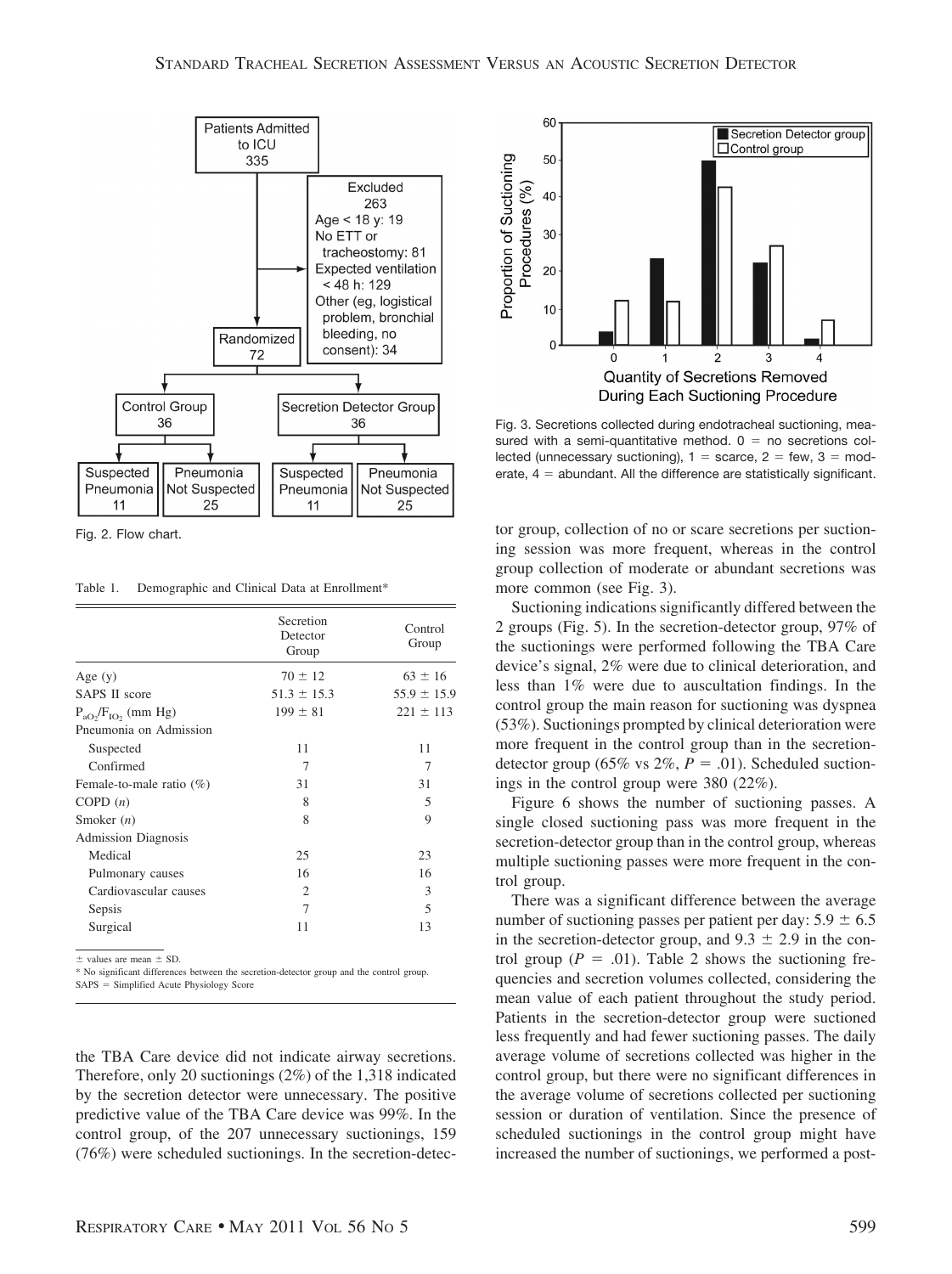

Fig. 4. Indications for the suctionings that collected no secretions.



Fig. 5. Indications for all the suctionings. Routine = scheduled suctioning, which occurred only in the control group, once per shift (ie, at least 3 times a day). Dyspnea = dyspnea or cough or apparent increased work of breathing Auscultation = coarse breath sounds on auscultation. > PIP = increased peak inspiratory pressure during volume controlled or pressure controlled volume guaranteed ventilation.  $<$  V<sub>T</sub> = decreased tidal volume during pressure controlled ventilation. Visible secretions = visible secretions in the endotracheal tube or ventilator circuit.  $<$  S<sub>pO2</sub> = S<sub>pO2</sub> decrease not otherwise explained. Other = clinical reasons other than the previous. In all the categories the difference was significant.

hoc analysis by removing the scheduled suctionings from the analysis (Table 3). With the scheduled suctionings removed, the percent of unnecessary suctionings was 4% in both groups. Overall, the collected secretion volume was lower in the secretion-detector group, as shown by the higher rate of no secretions collected, whereas in the control group collection of moderate or abundant secretions was more frequent. The volume collected in each suctioning session was higher in the secretion-detector group, whereas the daily volume of secretions collected was not significantly different.

The indication for suctioning and number of suctioning passes did not significantly change after removing the scheduled suctionings from the control group. Survival analysis for extubation showed no significant differences between the 2 groups (Fig. 7). The mortality rate was 25% (9 patients) in both groups. Clinical suspicion of pneumonia at randomization was microbiologically confirmed in 7 patients per group. VAP was diagnosed in 6 patients in the control group and 3 in the secretion-detector group  $(P = .27)$ . We found no major complications related to the use of TBA Care device.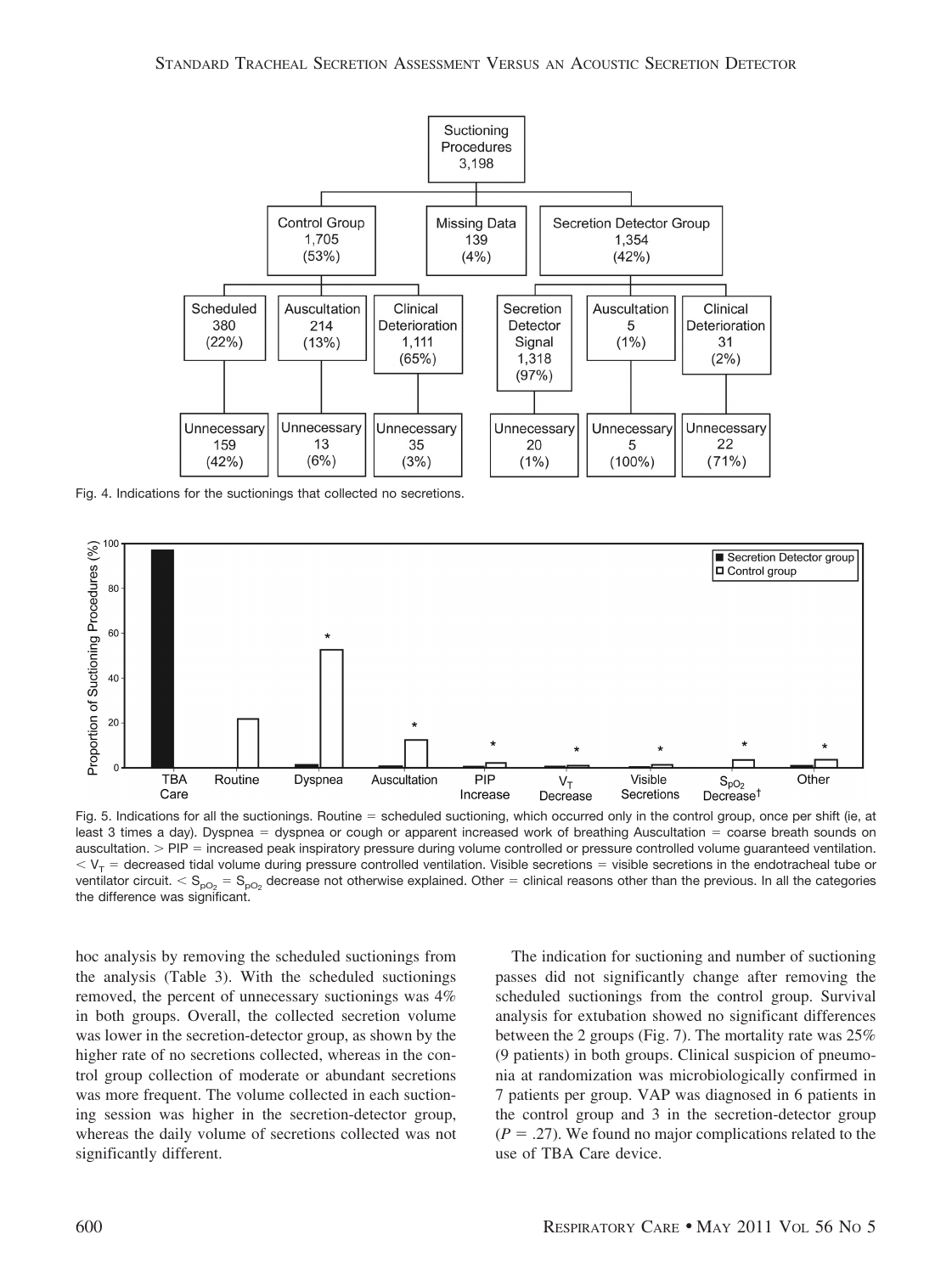

Fig. 6. Number of suctioning passes. The first 1, 2, or 3 passes were always with the closed suctioning system. If more than 3 passes were required, the operator changed to the open suctioning system. All the difference are statistically significant.

#### **Discussion**

Endotracheal suctioning is a primary component of secretion management in mechanically ventilated patients. For many years, endotracheal suctioning has been the broad title given to all aspects of this procedure. Most studies concerning airway suctioning have been dedicated to its mechanics and complications.15-19 While the question of when to suction remains unanswered,  $20-22$  some authors<sup>8,9</sup> have suggested that analysis of ventilator curves might predict the presence of retained secretions, whereas Branson, in a review on secretion management, highlighted the need for more reliable detection methods.20 In a recent editorial, Marini referred to acoustic monitoring of airway sounds to improve the timing of suctioning and to avoid unnecessary suctioning and the related risks.23

We compared an acoustic secretion detector to our usual protocol, which follows the indications of the AARC clinical practice guideline and involves scheduled suctioning plus clinical assessment of the need for suctioning.6 Our control group had a higher rate of suctioning sessions, suctioning passes per day, and unnecessary suctionings. More than 76% of those unnecessary suctionings were scheduled suctionings. This result highlights the potentially harmful effects of scheduled suctioning in the absence of signs of secretion retention. However, while 42% of the scheduled suctionings collected no secretions, 58% of the scheduled suctionings collected some secretions.

Our use of scheduled suctioning in the control group was carefully considered during the planning of the study. The first factor we considered was that the standard indications for suctioning rely mainly on the deterioration of the patient's condition, so they are vague, nonspecific, and/or late. The second factor was that in the absence of signs of deterioration, how long can suctioning be safely withheld?24 It is for these reasons that we used 3 scheduled suctionings per day, as recommended in the AARC guideline: "Endotracheal suctioning may be required at some minimum frequency in order to maintain the patency of the artificial airway used." The scheduled suctionings were performed only if no suctioning had otherwise occurred during that nursing shift. In doing this our aim was to monitor the sensitivity of the standard indications. Fiftyeight percent of the scheduled suctionings collected secretions, which highlights the high quantity of missed suctionings following standard protocol indications. Table 3 shows the post-hoc analysis of the suctioning frequencies and volumes of secretions collected, with the scheduled suctionings excluded from the analysis. Note, however, that this analysis does not represent what would have happened if scheduled suctionings had not been included in the protocol; in fact, most likely, the 58% of the scheduled suctionings that removed some secretions would probably have been conducted due to a clinical indication.

The poor sensitivity of the standard indications (auscultation and clinical signs) is also supported by the larger amount of secretions collected per suctioning in the control group, which, on the other hand, seems to indicate the need for suctioning when the secretions are not yet causing clinical signs. These results may suggest that earlier secretion detection with the secretion detector might reduce the rate of complications related to tracheal secretion retention. If we analyze the indications for suctioning (see Fig. 5), it is evident that in the secretion-detector group almost all the suctionings were performed following the secretion-detector signal. The low rate of indications for suctioning other than the secretion detector (ie, clinical signs of secretion retention) suggests that the TBA Care has a high sensitivity in detecting secretions. In fact, we speculate that if the secretion detector was not sensitive for early secretion detection, we would have found a much higher rate of indications due to secretion-retention-related complications. Furthermore, the secretion-detector group had an extremely low rate of unnecessary suctionings and fewer suctioning passes, which means that the secretion detector reliably indicated when to stop suctioning.

The higher number of suctionings and passes and the higher volume of retained secretions in the control group may have led to greater irritation of the airways mucosa and consequent higher mucus production, which may explain the higher volume of secretions per day in the control group.

#### **Limitations**

It was not possible to blind the operators during the suctionings, and our system for categorizing secretion vol-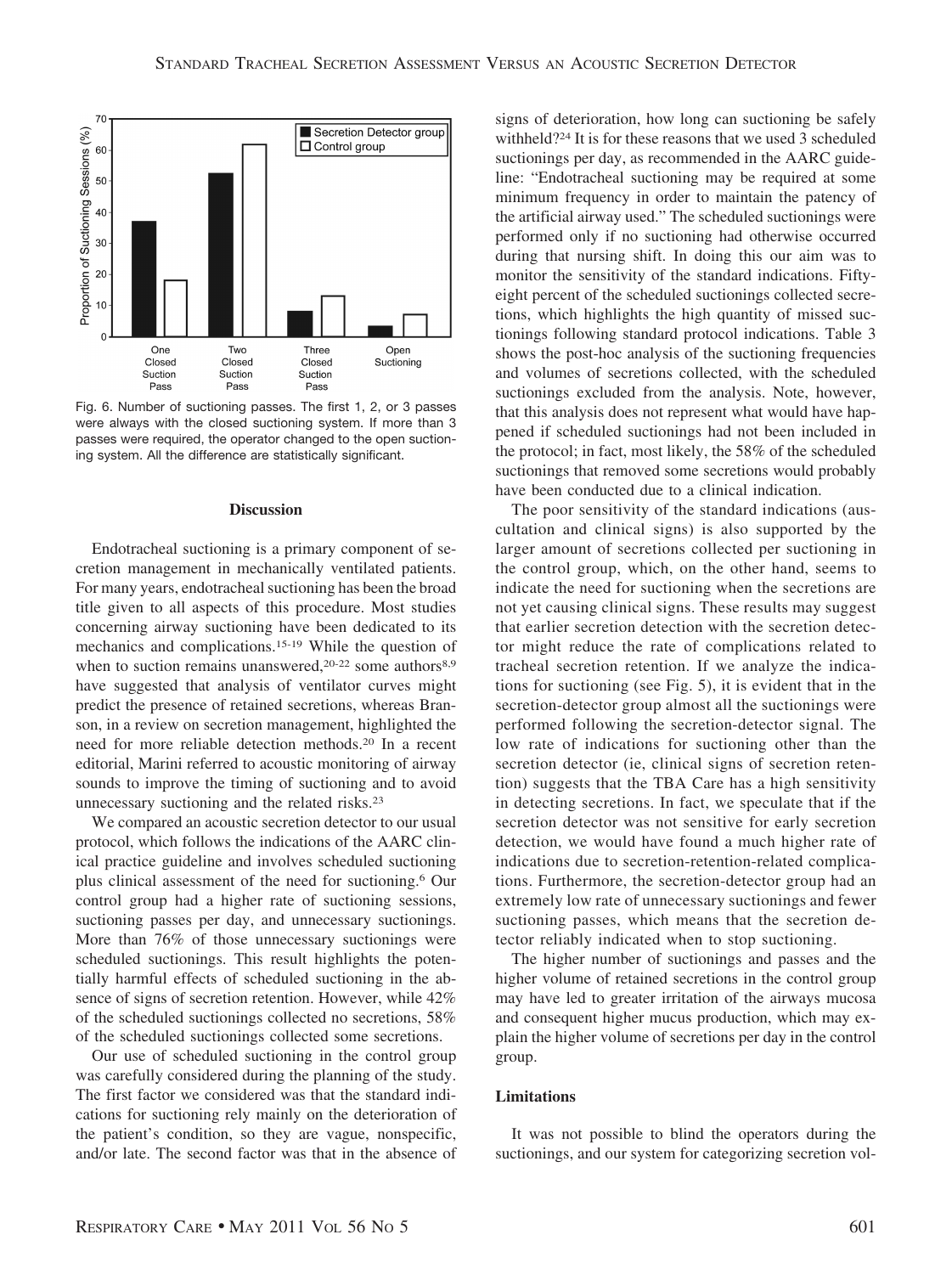|                                                                                              | Secretion Detector Group |        | Control Group |                |        |              |         |
|----------------------------------------------------------------------------------------------|--------------------------|--------|---------------|----------------|--------|--------------|---------|
|                                                                                              | Mean $\pm$ SD            | Median | IQR           | Mean $\pm$ SD  | Median | <b>IQR</b>   | P       |
| Days of mechanical ventilation                                                               | $10.7 \pm 11.6$          | 6.0    | $4.0 - 11.0$  | $11.2 \pm 9.1$ | 8.2    | $4.0 - 17.2$ | .43     |
| Suctioning sessions per day                                                                  | $3.9 \pm 2.3$            | 3.7    | $2.1 - 4.5$   | $4.8 \pm 1.2$  | 4.5    | $4.1 - 5.2$  | .002    |
| Suctioning passes per day                                                                    | $5.9 \pm 6.5$            | 6.0    | $3.9 - 8.0$   | $9.3 \pm 2.9$  | 9.6    | $7.7 - 12.0$ | < 0.001 |
| Volume of secretions per day*                                                                | $7.7 \pm 5.3$            | 6.7    | $3.0 - 9.1$   | $9.7 \pm 3.5$  | 7.5    | $5.1 - 11.0$ | .01     |
| Volume of secretions per suctioning*                                                         | $1.9 \pm 0.4$            | 1.8    | $1.6 - 2.2$   | $2.0 \pm 0.5$  | 2.3    | $2.0 - 2.7$  | .28     |
| * These values are on a 0–4 scale: 0 = none, 1 = scare, 2 = few, 3 = moderate, 4 = abundant. |                          |        |               |                |        |              |         |

Table 2. Suctioning Frequencies and Volumes of Secretions Retrieved

Table 3. Suctioning Frequencies and Volumes of Secretions Retrieved, With the Scheduled Suctionings Excluded From the Analysis

|                                         | Secretion Detector<br>Group<br>$mean \pm SD$ | Control<br>Group<br>$mean \pm SD$ | P    |
|-----------------------------------------|----------------------------------------------|-----------------------------------|------|
| Suctioning sessions per day             | $3.9 \pm 2.3$                                | $3.9 \pm 1.4$                     | .65  |
| Suctioning passes per day               | $5.9 \pm 6.5$                                | $7.5 \pm 2.9$                     | .059 |
| Volume of secretions per<br>$day*$      | $7.7 \pm 5.3$                                | $8.6 \pm 3.2$                     | .12  |
| Volume of secretions per<br>suctioning* | $1.9 \pm 0.4$                                | $2.2 \pm 0.5$                     | .002 |

\* These values are on a 0–4 scale: 0 = none, 1 = scare, 2 = few, 3 = moderate, 4 = abundant



Fig. 7. Survival to extubation.

ume (none to abundant) was subjective. However, all the operators were trained in our semi-quantitative system for categorizing the amount of secretions collected. We did not record complications due to suctionings, so foreseeing a clinical advantage in avoiding one (out of five) suctionings per day, although reasonable, is debatable. The difference in the number of suctioning passes per day was more striking: 5.9 versus 9.3. Patients recall endotracheal suctioning as painful, $25$  so reducing the number of suctioning passes should decrease patient discomfort.

During intubation and ventilation the patient is at risk for lower respiratory tract infection because anatomical airway barriers and mucociliary clearance are impaired.4 In particular, mucus drainage from the lower airways is impaired and mucus tends to accumulate in the proximal trachea, requiring suctioning.3 Timely suctioning is critical, since delay can lead to excessive accumulation of airway secretions, which, experimental studies show, may backflow into the lung and cause infection.3 Since the purpose of the secretion detector is to indicate the presence of secretions in a timely manner, we speculated that the TBA Care might reduce the incidence of VAP. However, we found no significant difference in the incidence of VAP, despite the fact that one might reason that secretion detector error misjudging the ideal suctioning frequency would result in a lower rate of suctioning per day in the secretion-detector group, and eventually lead to a higher volume of retained secretions and a consequent higher risk of VAP. Future studies, with a larger patient population, are required to further evaluate the influence of the secretion detector on the incidence VAP.

#### **Conclusions**

Endotracheal suctioning is necessary to remove airway secretions and maintain airway patency. Even though it is routinely performed several times a day, clear indications for suctioning are lacking, and the available indications are based on deterioration of the patient's condition due to secretion retention.<sup>7,8</sup> TBA Care seems to provide reliable indication of the need for suctioning. Its continuous airway monitoring allows suctioning prior to clinical deterioration caused by secretion retention, reduces unnecessary suctionings, and reduces the number of suctioning passes.